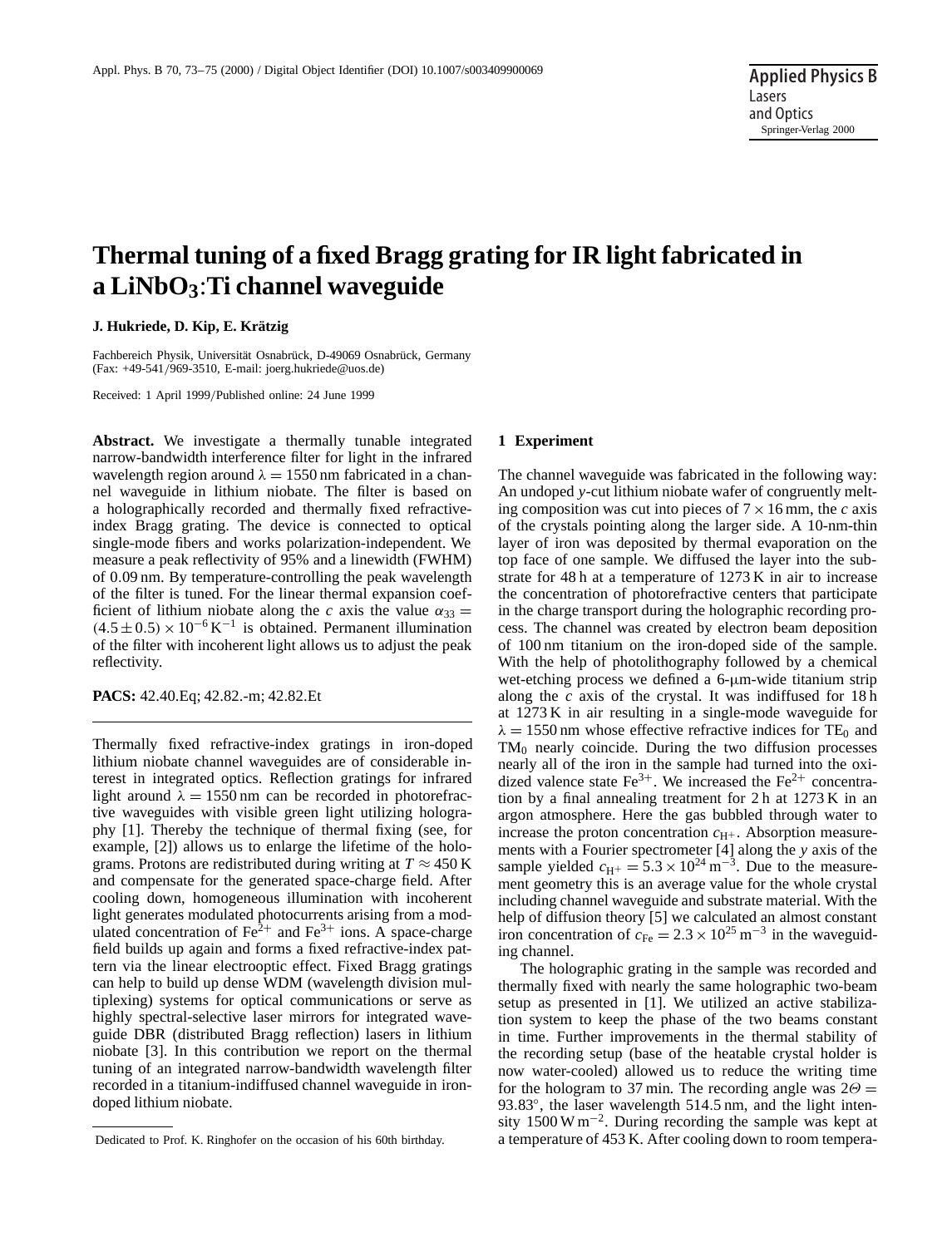

**Fig. 1.** Photograph of the investigated 16-mm-long waveguide interference filter. The device is connected to optical fibers on both sides and mounted on an object holder to increase its stability.

ture within 5 min, the hologram was developed with the white light of a 150-W halogen lamp for 30 min.

In a last step the waveguide was connected to optical single-mode fibers via its polished endfaces. The lithium niobate sample and the two bare fiber ends were fixed together with an UV adhesive. The two fiber connectors have a defined slant angle of 8<sup>°</sup> to minimize back reflections. The waveguide, however, was polished rectangular. The total transmission of the device from connector to connector in the off–Bragg case is about 30%, resulting in an insertion loss of 5 dB. This high loss results mainly from an insufficient quality of the endfaces and a slight misalignment of the fibers. On the other hand, lithium niobate is nearly transparent for the used infrared light, absorption in the channel will be almost negligible. A photograph of the device is shown in Fig. 1.

#### **2 Results**

Figure 2 shows a typical normalized transmission spectrum  $T(\lambda)$  of the filter for unpolarized light between  $\lambda = 1555.36$ and 1559.36 nm. We utilize a DFB laser with an optical isolator that is tunable in steps of 0.01 nm. The linewidth of the laser is smaller than  $2 \times 10^{-4}$  nm. At a center wavelength of  $\lambda_p = 1557.84$  nm the Bragg condition for readout in reflection geometry is satisfied. The reflectivity of the filter reaches  $\eta = 1 - T(\lambda_p) = 95\%$  and the linewidth is 0.09 nm (FWHM). The large distortion of the signal (see inset) results



**Fig. 2.** Normalized transmission *T* of the interference filter versus wavelength  $\lambda$ . The distortion of the signal results from Fabry–Pérot interferences

from Fabry–Pérot interferences because the rectangular polished waveguide forms a resonator for the traveling light.

In Fig. 3 we present the corresponding reflection spectrum  $R(\lambda)$ . It was measured with the help of a 3-dB coupler which was inserted between the laser and the integrated wavelength filter. The center wavelength and the linewidth are the same as for the transmission curve. We also observe an additional constant background resulting from Fresnel reflections at the transitions between optical fibers and the lithium niobate waveguide.

Figure 4 represents the extracted peak wavelengths  $\lambda_p$  of the filter versus the temperature *T* of the sample environment. The data follow a straight line. A linear interpolation of the form

$$
\lambda_p(T) = \lambda_p(T_0)(1 + \alpha_{33}(T - T_0))\tag{1}
$$

yields the thermal tuning coefficient  $\alpha_{33} = (4.5 \pm 0.5) \times$  $10^{-6}$  K<sup>-1</sup> of the device. The peak wavelength  $\lambda_p$  depends on the effective refractive index  $n_{\text{eff}}$  and the grating period  $\Lambda$  via the relation

$$
\lambda_{\rm p} = 2n_{\rm eff} \Lambda \,. \tag{2}
$$

If we neglect the temperature dependence of  $n_{\text{eff}}$  for the infrared light in the investigated temperature range [6] the shift in the peak wavelength results only from the thermal expansion of the sample and  $\alpha_{33}$  will be the thermal expansion coefficient of lithium niobate along the *c* axis. Our



**Fig. 3.** Corresponding normalized reflected signal *R* of the interference filter versus wavelength λ. The constant background results from Fresnel reflections at the transitions between fiber and waveguide



**Fig. 4.** Peak wavelength  $\lambda_p$  of the device versus temperature *T*